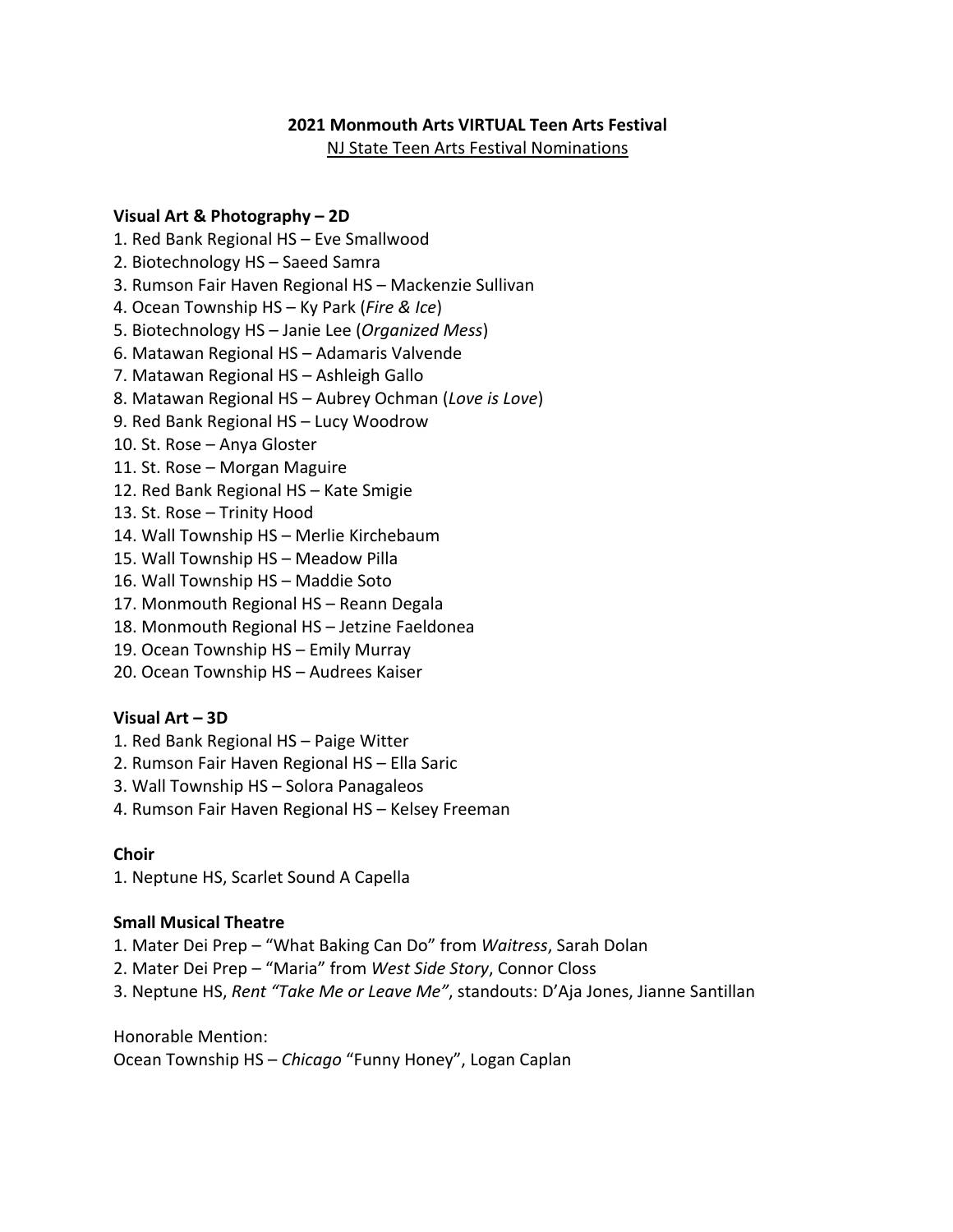## **Large Musical Theatre**

Matawan Regional HS – *It Shoulda Been You*, standouts: Isabella Scorzelli, Brendan Deahl, Jordon Smikle

Honorable Mention: Ocean Township HS – *Chicago*, standouts: Logan Caplan, Christina Constandi

## **Dance**

- 1. Biotechnology HS, *Those Were The Days,* Shannon Huang
- 2. Biotechnology HS, Shalini Mudda Bharatnatyam
- 3. Matawan Regional HS, Meg Frappier Solo
- 4. Shore Regional HS *Muddy Waters*

## **Vocal Solos & Small Choir**

- 1. Biotechnology HS Joyce Lee
- 2. Mater Dei Prep Alexis Lombardo
- 3. Shore Regional HS Small Choir

Honorable Mention Rumson Fair Haven Regional HS – Bella Sciortino

### **Piano**

- 1. Red Bank Regional HS Christopher Hall
- 2. Biotechnology HS Maggie Xia

## **Large Drama**

Ocean Township High School, *Blind Date/Speed Dating*, standouts: Logan Kaplan, Jack Woods

## **Small Drama**

- 1. Biotechnology HS, *The Brothers Grimm Spectaculathon*, standouts: Joyce Lee, Zexi Gui
- 2. Matawan Regional HS, *Flick of the Wrist*, standouts: Samantha Jackman, Timmy Santana
- 3. Ocean Township HS, *Scene 2: Cavemen*

## **Instrumental Solo & Small Ensemble**

- 1. Biotechnology HS Alexander Rausch
- 2. Red Bank Regional HS RBR Percussion Ensemble
- 3. Red Bank Regional HS Flute Ensemble

## **Guitar**

- 1. Biotechnology HS Alexander Rausch
- 2. Red Bank Regional HS Kate Smidge